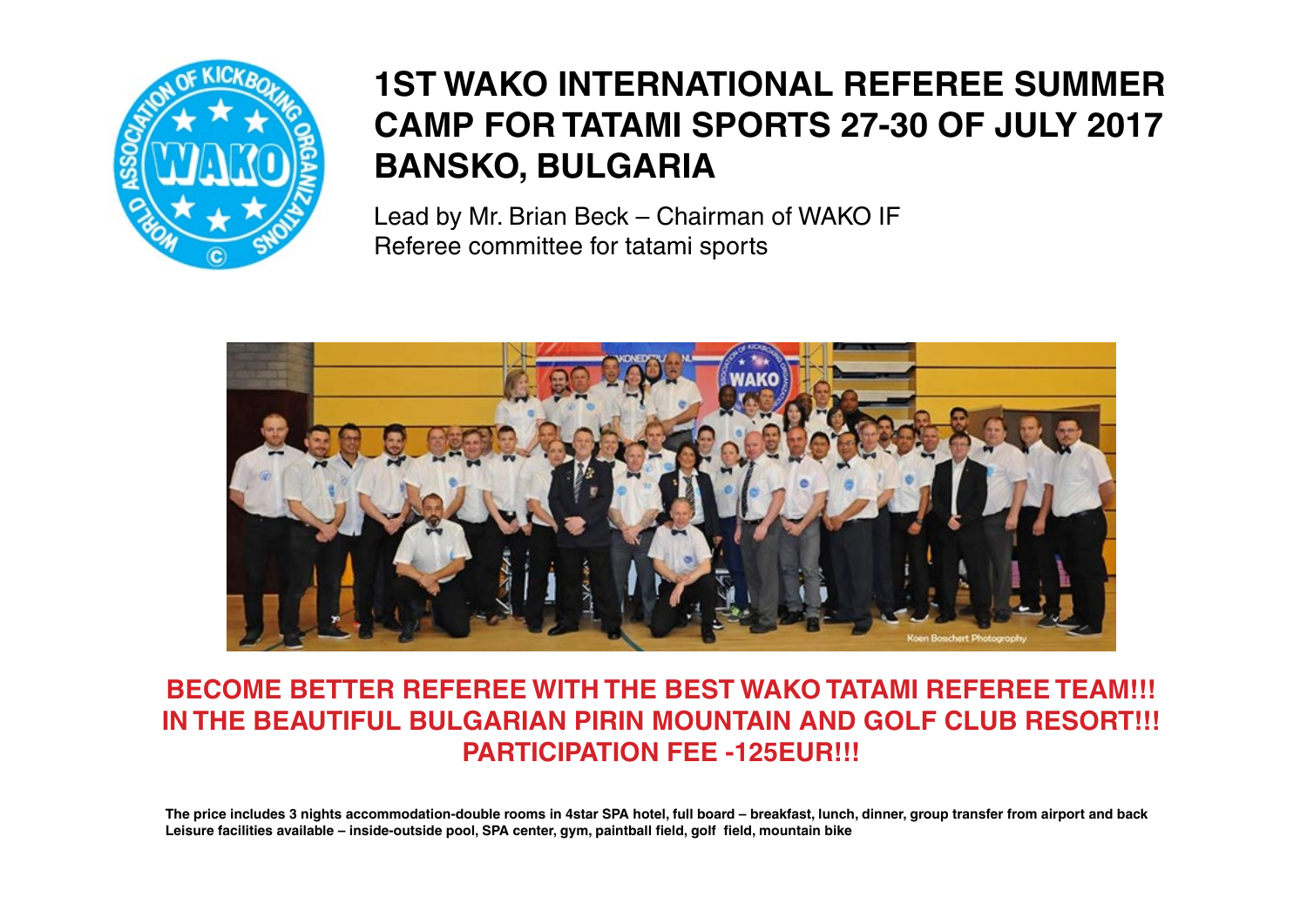### **WELCOME TO THE FIRST WAKO REFEREE TRAINING CAMP WITH THE PATICIPATION OF ALL MEMBERS OF WAKO IF REFEREE COMMITTEE FOR TATAMI SPORTS!!!**

With the kind support of WAKO IF and BULGARIAN KICKBOX AND MUAY-THAY FEDERATION With the participation of the best European coaches : Manuel Nordio-Italy, Andrey Kotov-Russia, Tomas Barada-Slovenia, Ivan Georgiev-Bulgaria and fighters from Bulgaria, Italy, Russia, Slovenia, Ukraine

## **TWO DAYS THEORETICAL AND PRACTICAL SEMINAR FOR ALL TATAMI STYLES**



**POINTFIGHTING LIGHT CONTACT KICK LIGHT**





#### **Preliminary Program :**

| Thursday 27th July        | - Arrival in Sofia and transfer from Sofia to Bansko                                                                                                                                                                                                                                 |
|---------------------------|--------------------------------------------------------------------------------------------------------------------------------------------------------------------------------------------------------------------------------------------------------------------------------------|
| Friday 28th July          | - 10am - 1pm - Points Fighting Presentation with Questions / Discussions<br>- 2pm - 5pm - Light Contact / Kick Light Presentation with Questions / Discussions                                                                                                                       |
| <b>Saturday 29th July</b> | - 10am - 1pm - Practical Training with scenarios on tatami's with fighters Points Fighting - Light Contact - Kick Light<br>- 2pm - 5pm - Cont. Practical Training with scenarios on tatami's with fighters Points Fighting - Light Contact - Kick Light                              |
| <b>Sunday 30th July</b>   | - 10am - 1pm - Cont. Practical Training with scenarios on tatami's with fighters Points Fighting - Light Contact - Kick Light<br>- 2pm - 5pm - Theory Exam / Discussions on Results, Training & Practical Training, Check out and transfer<br>to Sofia airport, departure from Sofia |

### **PLEASE BUILD YOUR TRAVEL SCHEDULE ACCORDING TO THE CAMP PROGRAM!!!**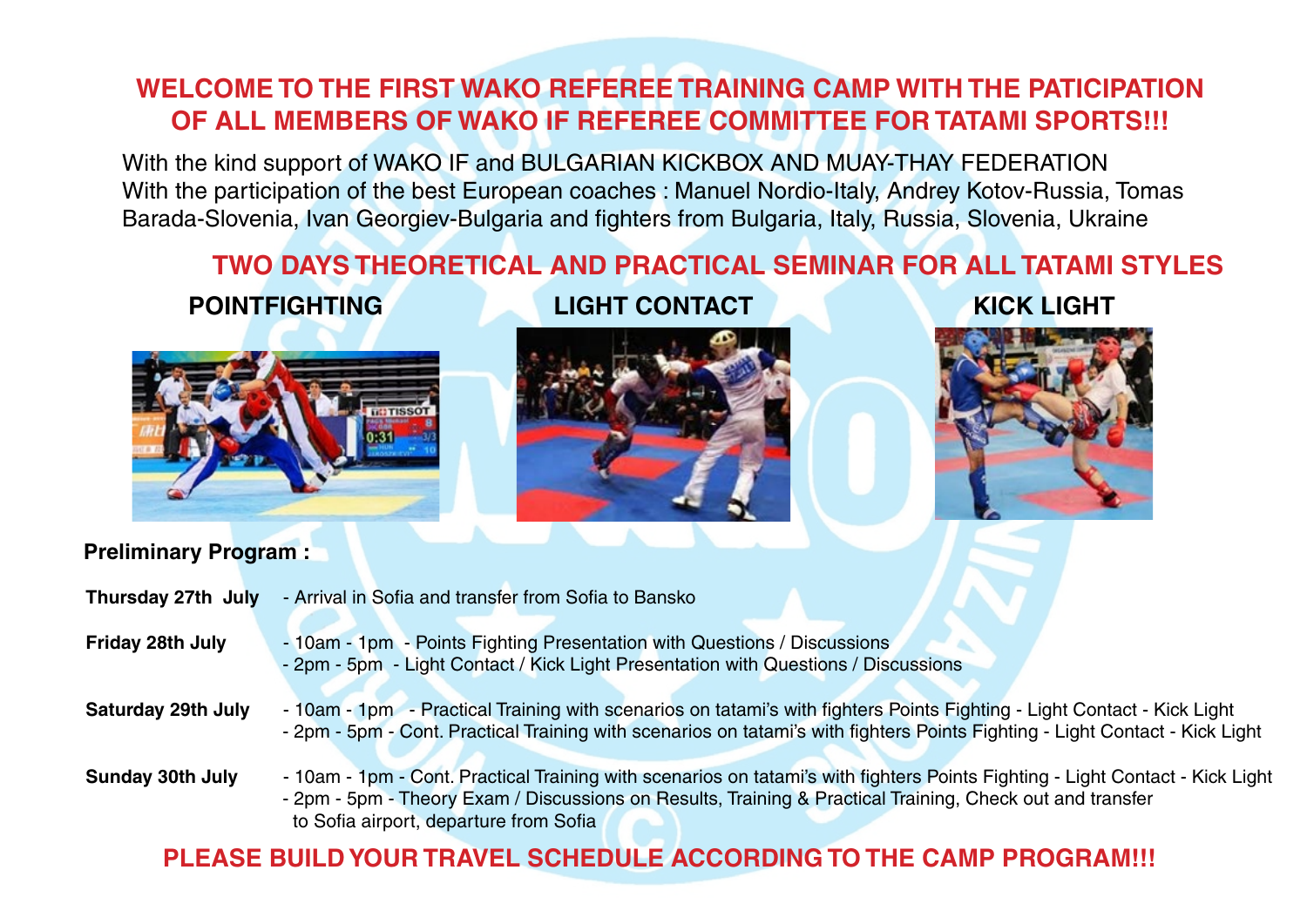### THE REFEREE CAMP WILL BE IN THE VERY HEART OF THE TOP BULGARIAN MOUNTAIN RE-SORT BANSKO, AT 4STARS TERRA COMPLEX HOTEL –WWW.TERRA-COMPLEX.BG